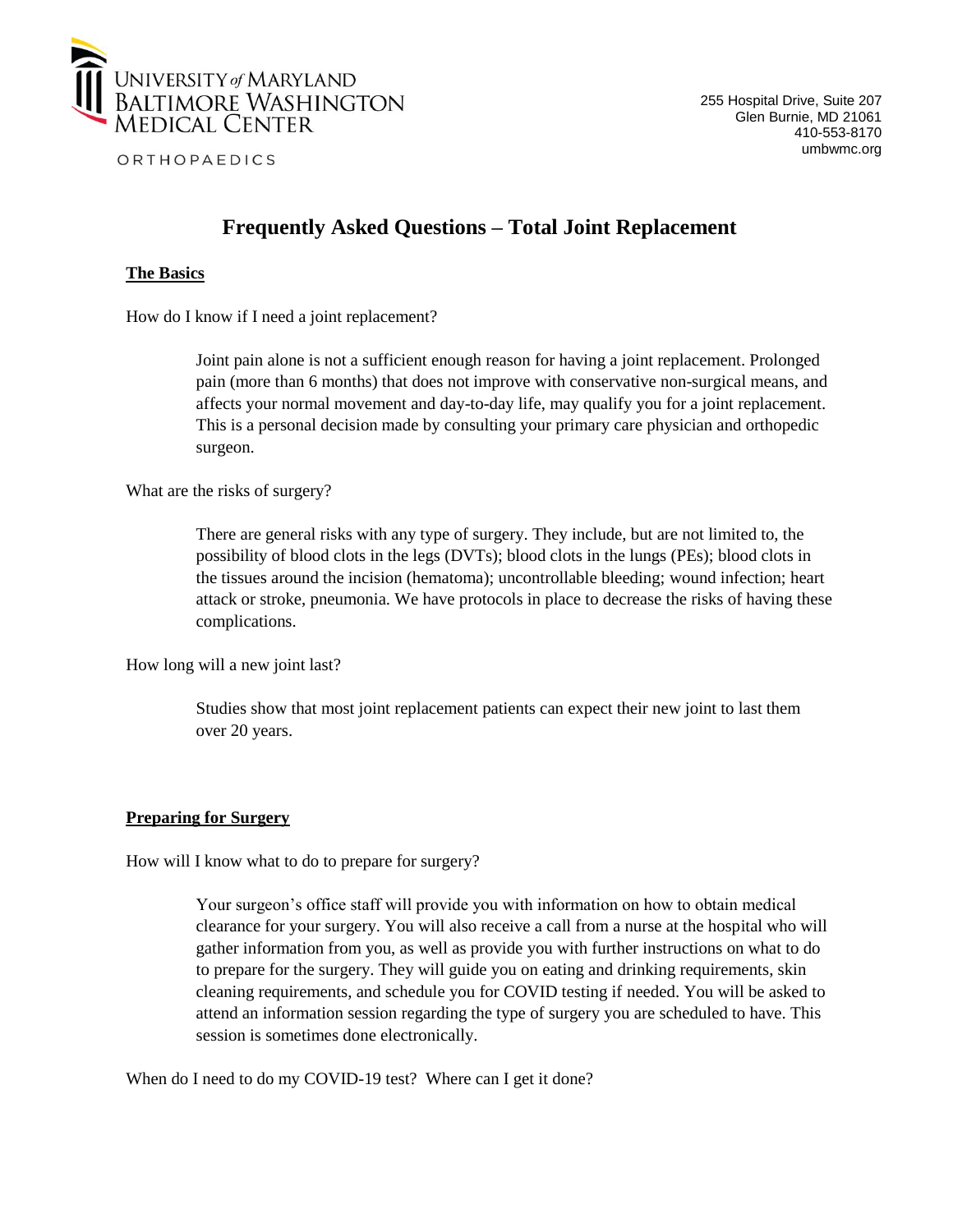A COVID-19 test will be arranged for you at the hospital (if not already done by your primary care doctor). This will need to be done 48-96 hours before surgery. You will be contacted by the hospital to schedule the test.

What types of drinks can I have the night before surgery?

We recommend clear liquids up to 2 hours before your surgery time. If you are diabetic or have digestive problems, 4 hours before your surgery time.

Examples of clear liquids are:

-Water

-Gatorade (NOT red or purple)

-Sodas

-Gelatin (NOT red or purple AND WITHOUT fruit)

-Tea/Coffee (NO cream)

-Juices WITHOUT pulp (apple, white grape)

-Popsicles (NOT red or purple AND NOT containing fruit particles or cream)

How do I prepare my skin for the procedure?

Use a special cleaning substance called Hibiclens with every shower starting the evening before surgery and again on the morning of your surgery. (Total of 2 showers).

Where on my body do I wash with Hibiclens?

You should wash from the neck down. Avoid using the Hibiclens on your face or to wash your genitals as it can irritate sensitive areas.

Do I have to change my sheets after using the Hibiclens?

We recommend changing your sheet after using the Hibiclens the evening before surgery.

Do I need clean towels and washcloth for each shower?

Yes, you should use a clean washcloth and a clean towel with each Hibiclens shower.

Do I bring my own medications to the hospital?

You do not need to bring your own medications to the hospital. Your medications will be

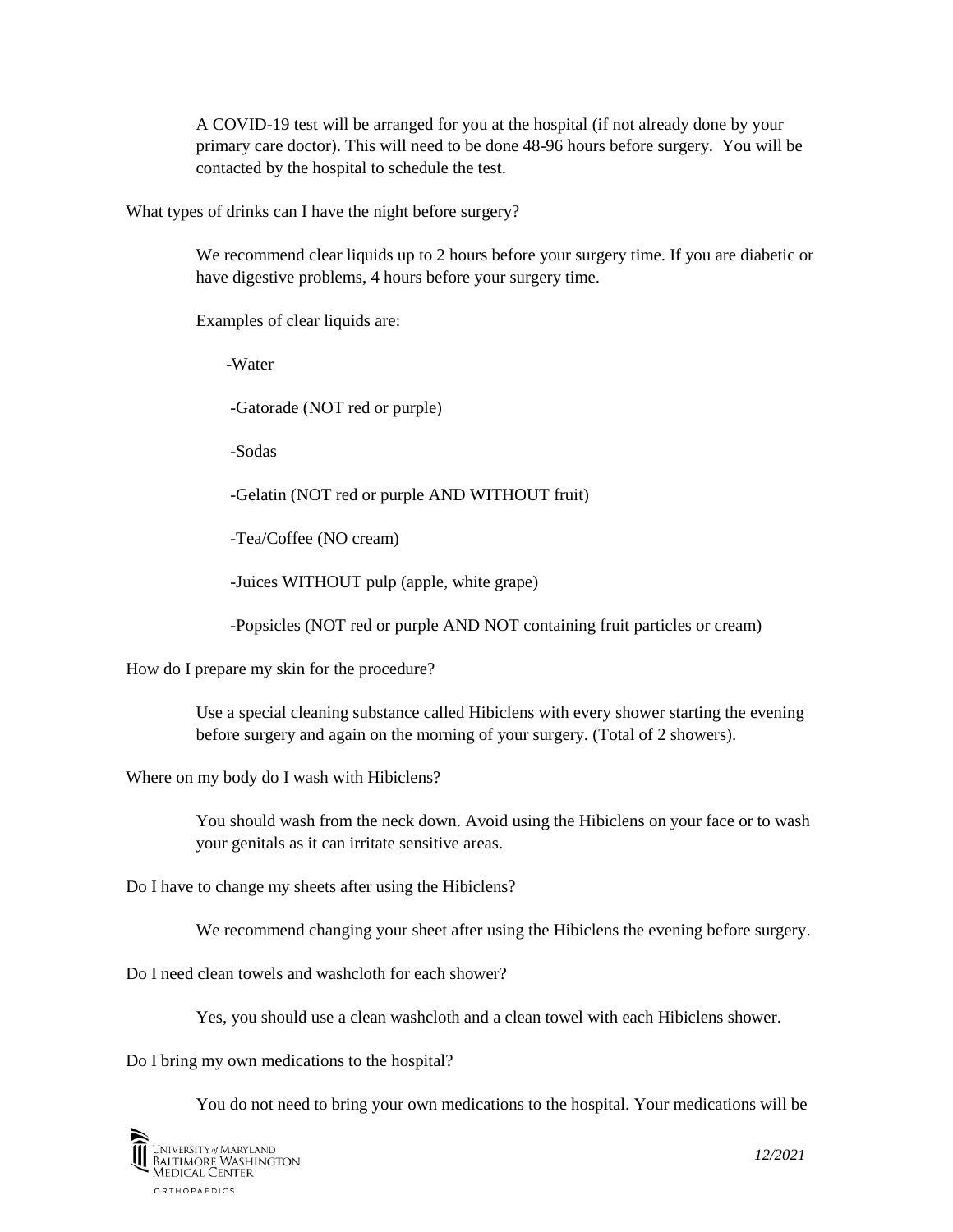administered to you there. If a medication is on your list and is not available in the hospital's pharmacy, you will be instructed to bring that medication with you to the hospital, on the morning of surgery, in its original container from the pharmacy. The medication will be collected by your nurse and verified by the hospital's pharmacy. It will then be dispensed to you by your nurse. You should NOT take any medications on your own while in the hospital, without the approval of your nurse.

Do I take my Insulin and other diabetic medications before I come to hospital?

You should not take any diabetic medications, including Insulin, on the morning of surgery. Instructions regarding your medications will be given to you by your primary care provider, and verified during the pre-operative phone call with the nurse.

### **Surgery and the Hospital Stay**

How long does a THR surgery take?

A THR takes 1.5 - 2.5 hours.

How long does a TKR surgery take?

A TKR takes 1 - 1.5 hours.

How will my wound be closed?

Different surgeons have different ways of closing the wound. Your wound may be closed with absorbable internal sutures (on the inside layers) and skin glue on the outside or you may have internal absorbable sutures and staples on the outside.

What type of anesthesia will I get?

The anesthesia type preferred for a total joint replacement is spinal anesthesia (injection of numbing medicine into the lower back). This is usually done along with sedation (medicine that makes you sleep, while breathing on your own, with no breathing machine).

Some patients are not able to safely have spinal anesthesia and will get general anesthesia. General anesthesia requires a breathing machine as patients do not breathe on their own. This decision is made by the surgeon and anesthesiologist (doctor who does the anesthesia), after a review of your medical information and physical assessment.

How long will I stay in the hospital?

Total joint replacement patients usually have an overnight stay in the hospital. Some patients might stay an additional day if they have a change in their chronic medical condition or the

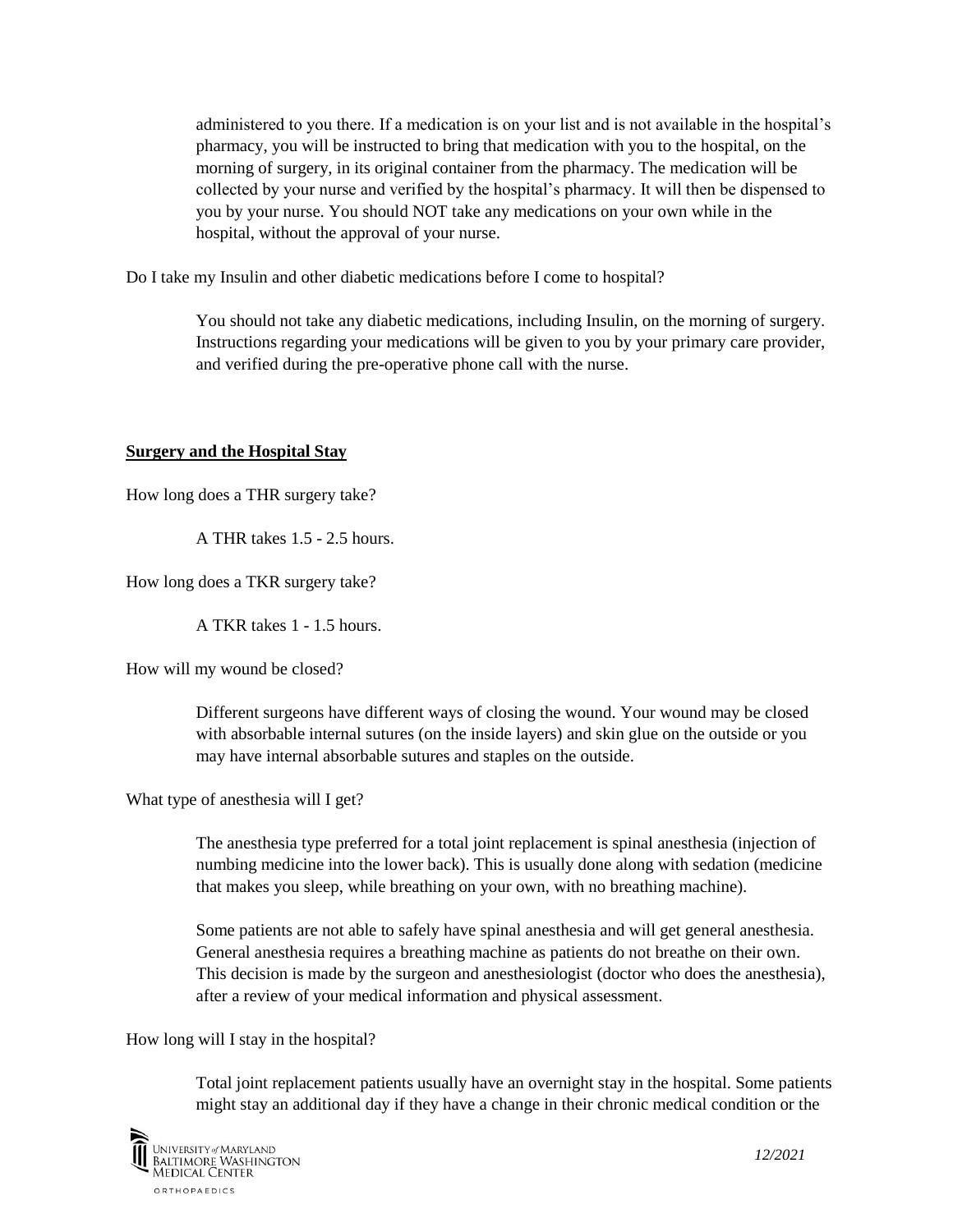development of an unforeseen issue. Some patients may be able to go home on the day of surgery if they meet the requirements for a safe discharge.

How will you manage my pain?

You will be given different types of pain medication starting in the pre-op area on the morning of surgery. These medications manage the different types of pain that is expected. Your surgeon will prescribe these medications for you to have after your surgery is over as well. Your medications will be adjusted by the orthopedic practitioners based on how you are doing and what you are feeling. Some of the medications will be automatically administered by your nurse at set times. Others, such as narcotic medications will be given to you at a set time frame when you have requested it. You will be given prescriptions for a one week supply of pain medication once you are discharged from the hospital. Your surgeon will assess for the need for further pain medication need at your follow up visit. If you normally see a pain specialist, you must secure an appointment with your pain specialist for 1 week after discharge, to ensure that your pain management regimen will not be interrupted.

Can my family member spend the night in the hospital with me?

Typically an adult family member is allowed to spend the night. Currently, Due to COVID-19 guidelines, the visitor policy has been revised and visitors are not allowed in the hospital. The visitor policy will be revisited and updated as COVID-19 conditions change.

#### **Recovery**

How long does it take to fully recover from a joint replacement surgery?

Recovery following a joint replacement is a continual process that involves gradual progress. However, a full recovery is normally achieved between 6 and 12 months. Very few patients will need walking assistance after they fully recover. Many people can return to work between three and eight weeks depending on strength, stamina and pain reduction. Recovery time also depends on your overall health, activity level and medical conditions before surgery.

Do I have to continue to use my Incentive Spirometer at home? How often?

We recommend that you continue to use the spirometer at home until you are able to get around comfortably and your activity increases. We recommend 5 times every hour to help to prevent pneumonia.

Will I need to take blood thinners?

Yes, total joint replacement patients are at a higher risk of developing blood clots so they are

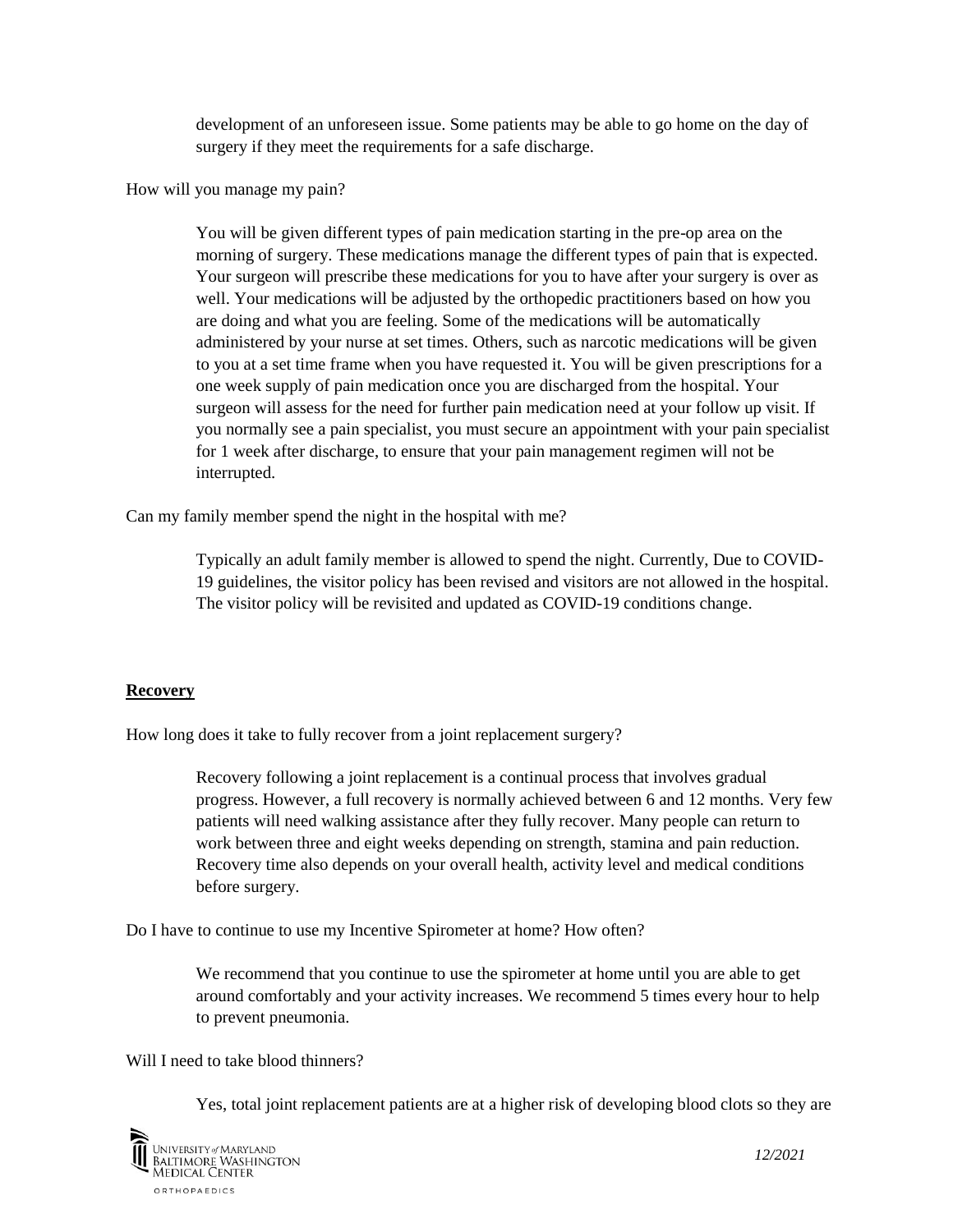required to take a blood thinning medication for  $2 - 4$  weeks after surgery. Your doctor will decide which one is best for you.

Do I have to wear those white stockings when I get home? For how long?

You should wear the compression stockings (white hose) 12-24 hrs/day until your follow up post-operative visit at the surgeon's office. Remove for at least 30 minutes daily for bathing if needed.

When can I drive after surgery?

Driving after discharge from the hospital is determined by your surgeon at your follow-up post- operative visit. This visit is usually 1-2 weeks after discharge.

When can I shower after discharge?

Showering is based on the preference of each surgeon. Specific showering instructions will be given to you prior to you leaving the hospital at discharge.

Do I change my dressing at home and will I get supplies?

Dressing care is based on the preference of each surgeon. Specific care instructions will be given to you prior to you leaving the hospital at discharge.

Should I avoid physical activity after recovering from surgery?

No. Exercising is strongly encouraged following surgery. You should get about 30 minutes of low-impact aerobic exercise at least three times a week. Walking, biking and swimming are all examples of appropriate exercise for a joint replacement patient. Your doctor will work with you to develop a safe exercise regime after surgery.

Will I need to do Physical Therapy after a THR or TKR?

Total knee replacement (TKR) patients are required to have physical therapy after surgery to improve and strengthen the muscles surrounding the knee joint, and to improve the motion and functioning of the knee joint.

Total hip replacement (THR) patients do not always require physical therapy initially. This need is sometimes determined by your surgeon's preference. Patients who are identified as needing physical therapy, will be informed prior to surgery or during the hospital stay.

How do I avoid problems going through the airport with an artificial knee?

You will still need to follow the screening protocols at the airport. You may obtain a card from your surgeon that you can provide as proof of having a joint prosthesis.